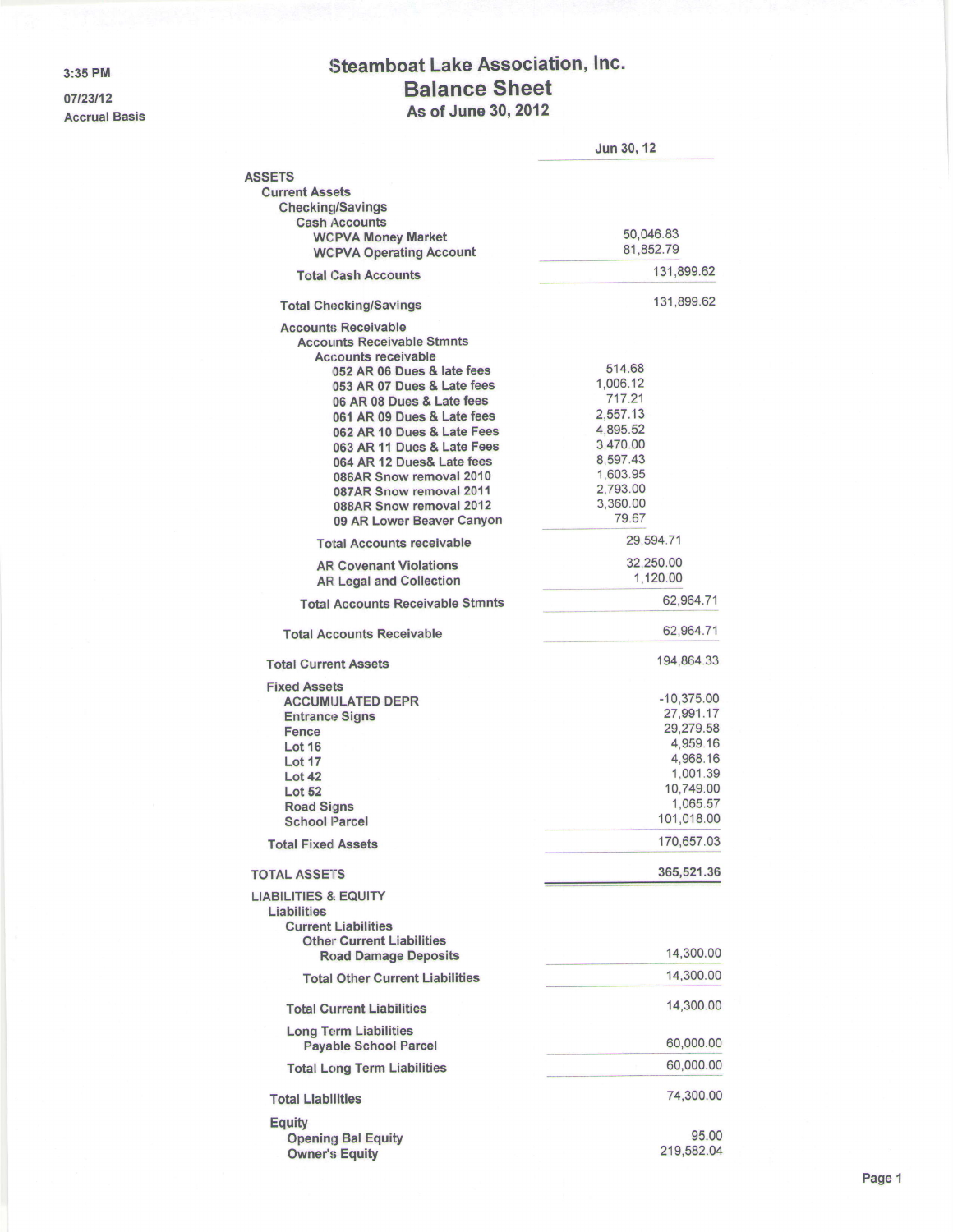3:35 PM

07/23/12 Accrual Basis

## Steamboat Lake Association, lnc. Balance Sheet As of June 30,2012

|                                       | Jun 30, 12 |
|---------------------------------------|------------|
| <b>Net Income</b>                     | 71,544.32  |
| <b>Total Equity</b>                   | 291.221.36 |
| <b>TOTAL LIABILITIES &amp; EQUITY</b> | 365,521.36 |
|                                       |            |